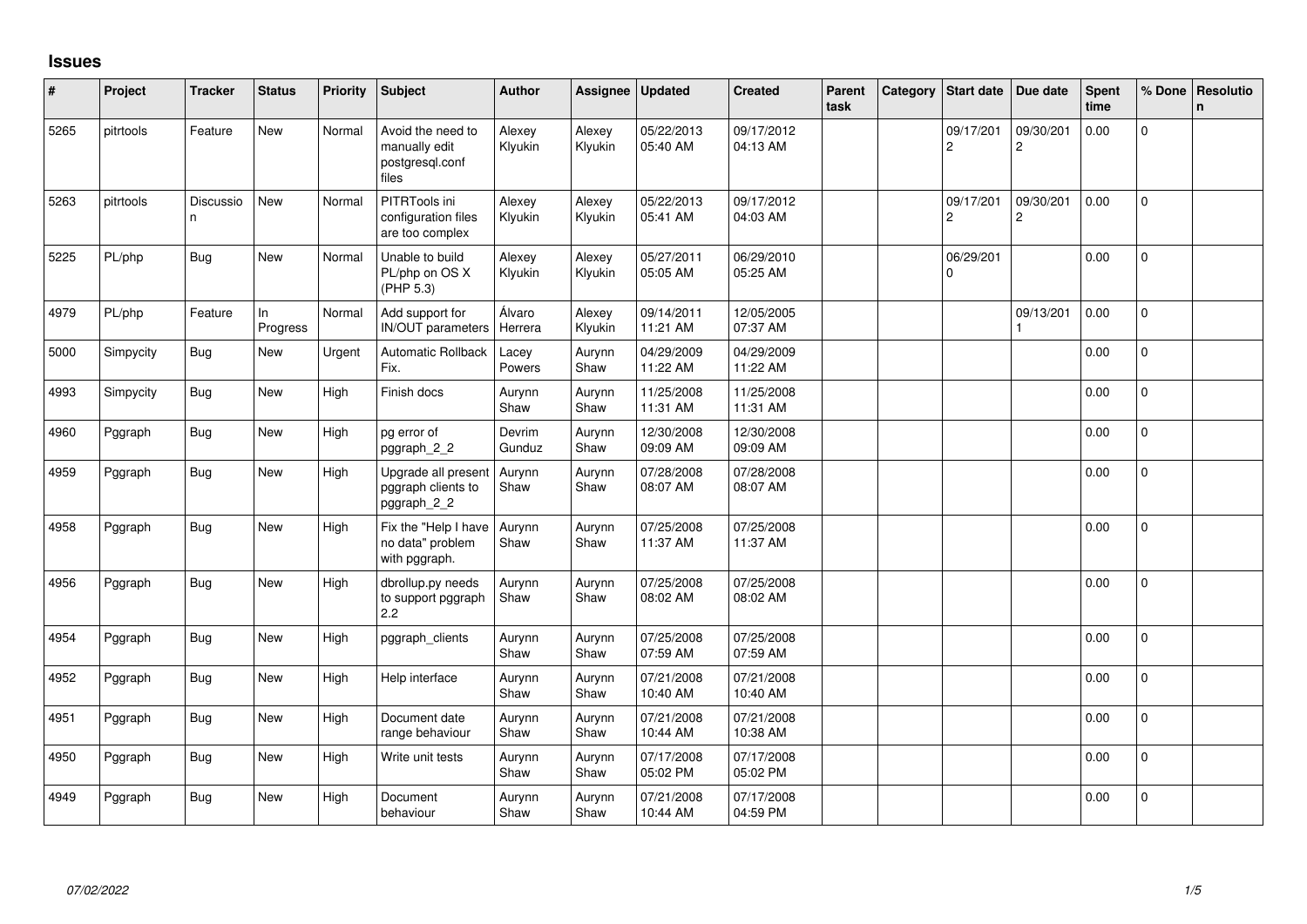| ∦    | Project | <b>Tracker</b> | <b>Status</b>  | <b>Priority</b> | <b>Subject</b>                                                 | <b>Author</b>                              | Assignee       | <b>Updated</b>         | <b>Created</b>         | Parent<br>task | Category | <b>Start date</b> | Due date | <b>Spent</b><br>time | % Done         | <b>Resolutio</b><br>$\mathbf n$ |
|------|---------|----------------|----------------|-----------------|----------------------------------------------------------------|--------------------------------------------|----------------|------------------------|------------------------|----------------|----------|-------------------|----------|----------------------|----------------|---------------------------------|
| 4948 | Pggraph | <b>Bug</b>     | New            | High            | in pggraph_table,<br>prevent crash if no<br>tables present     | Aurynn<br>Shaw                             | Aurynn<br>Shaw | 07/16/2008<br>09:42 PM | 07/16/2008<br>09:42 PM |                |          |                   |          | 0.00                 | $\overline{0}$ |                                 |
| 4947 | Pggraph | <b>Bug</b>     | New            | High            | Do testing of data<br>arrays                                   | Aurynn<br>Shaw                             | Aurynn<br>Shaw | 07/16/2008<br>09:01 PM | 07/16/2008<br>09:01 PM |                |          |                   |          | 0.00                 | $\mathbf 0$    |                                 |
| 4945 | Pggraph | Bug            | <b>New</b>     | High            | Force all graphs to<br>abort if non-specific<br>data specified | Aurynn<br>Shaw                             | Aurynn<br>Shaw | 07/16/2008<br>10:14 PM | 07/15/2008<br>03:32 PM |                |          |                   |          | 0.00                 | $\Omega$       |                                 |
| 4943 | Pggraph | Bug            | New            | Low             | <b>Future Planning</b><br>and Ideas                            | Aurynn<br>Shaw                             | Aurynn<br>Shaw | 07/16/2008<br>10:14 PM | 07/14/2008<br>11:32 AM |                |          |                   |          | 0.00                 | $\Omega$       |                                 |
| 4940 | Pggraph | <b>Bug</b>     | New            | High            | Remove prefixes                                                | Aurynn<br>Shaw                             | Aurynn<br>Shaw | 07/14/2008<br>11:05 AM | 07/14/2008<br>11:05 AM |                |          |                   |          | 0.00                 | $\Omega$       |                                 |
| 4937 | Pggraph | <b>Bug</b>     | <b>New</b>     | High            | Modification of DB<br>Client code for date<br>ranges           | Aurynn<br>Shaw                             | Aurynn<br>Shaw | 07/16/2008<br>10:14 PM | 07/14/2008<br>10:45 AM |                |          |                   |          | 0.00                 | $\Omega$       |                                 |
| 4936 | Pggraph | <b>Bug</b>     | New            | High            | Modify averaging<br>functions                                  | Aurynn<br>Shaw                             | Aurynn<br>Shaw | 07/14/2008<br>10:12 AM | 07/14/2008<br>10:11 AM |                |          |                   |          | 0.00                 | $\Omega$       |                                 |
| 4933 | Pggraph | Feature        | New            | Normal          | Feature requests,<br>pggraph                                   | Aurynn<br>Shaw                             | Aurynn<br>Shaw | 03/12/2008<br>12:44 PM | 03/12/2008<br>12:44 PM |                |          |                   |          | 0.00                 | 0              |                                 |
| 4932 | Pggraph | Feature        | New            | Normal          | Have pggraph<br>directly access Wiki<br>passwords              | Aurynn<br>Shaw                             | Aurynn<br>Shaw | 12/31/2007<br>10:28 AM | 12/31/2007<br>10:28 AM |                |          |                   |          | 0.00                 | 0              |                                 |
| 4931 | Pggraph | Feature        | New            | Normal          | Develop a nagios<br>plugin for pggraph<br>checks               | Devrim<br>Gunduz                           | Aurynn<br>Shaw | 12/18/2007<br>07:24 PM | 12/18/2007<br>07:24 PM |                |          |                   |          | 0.00                 | $\Omega$       |                                 |
| 4926 | Pggraph | Feature        | New            | Normal          | insert/update/delete                                           | bford -                                    | Aurynn<br>Shaw | 12/26/2007<br>12:26 PM | 08/20/2007<br>04:15 PM |                |          |                   |          | 0.00                 | 0              |                                 |
| 4925 | Pggraph | Feature        | New            | Normal          | Allow graphing<br>specific intervals                           | Darcy<br><b>Buskermole</b><br>n.           | Aurynn<br>Shaw | 10/16/2007<br>10:28 AM | 07/03/2007<br>08:28 AM |                |          |                   |          | 0.00                 | $\Omega$       |                                 |
| 4915 | Pggraph | Feature        | In<br>Progress | Normal          | insert time should<br>be timestamptz                           | Darcy<br><b>Buskermole</b><br>$\mathsf{n}$ | Aurynn<br>Shaw | 10/16/2007<br>09:45 AM | 03/21/2007<br>06:35 AM |                |          |                   |          | 0.00                 | $\overline{0}$ |                                 |
| 4914 | Pggraph | Feature        | In<br>Progress | Normal          | customer feedback                                              | bford -                                    | Aurynn<br>Shaw | 08/20/2007<br>02:37 PM | 03/19/2007<br>08:54 PM |                |          |                   |          | 0.00                 | 0              |                                 |
| 4908 | Pggraph | Feature        | In<br>Progress | Normal          | Table statistics<br>tablename                                  | bford -                                    | Aurynn<br>Shaw | 08/20/2007<br>02:35 PM | 01/07/2007<br>07:26 PM |                |          |                   |          | 0.00                 | 0              |                                 |
| 4901 | Pggraph | Feature        | New            | High            | pggraph_table<br>doesn't list tables                           | bford -                                    | Aurynn<br>Shaw | 12/30/2008<br>01:56 PM | 12/29/2006<br>05:18 PM |                |          |                   |          | 0.00                 | $\Omega$       |                                 |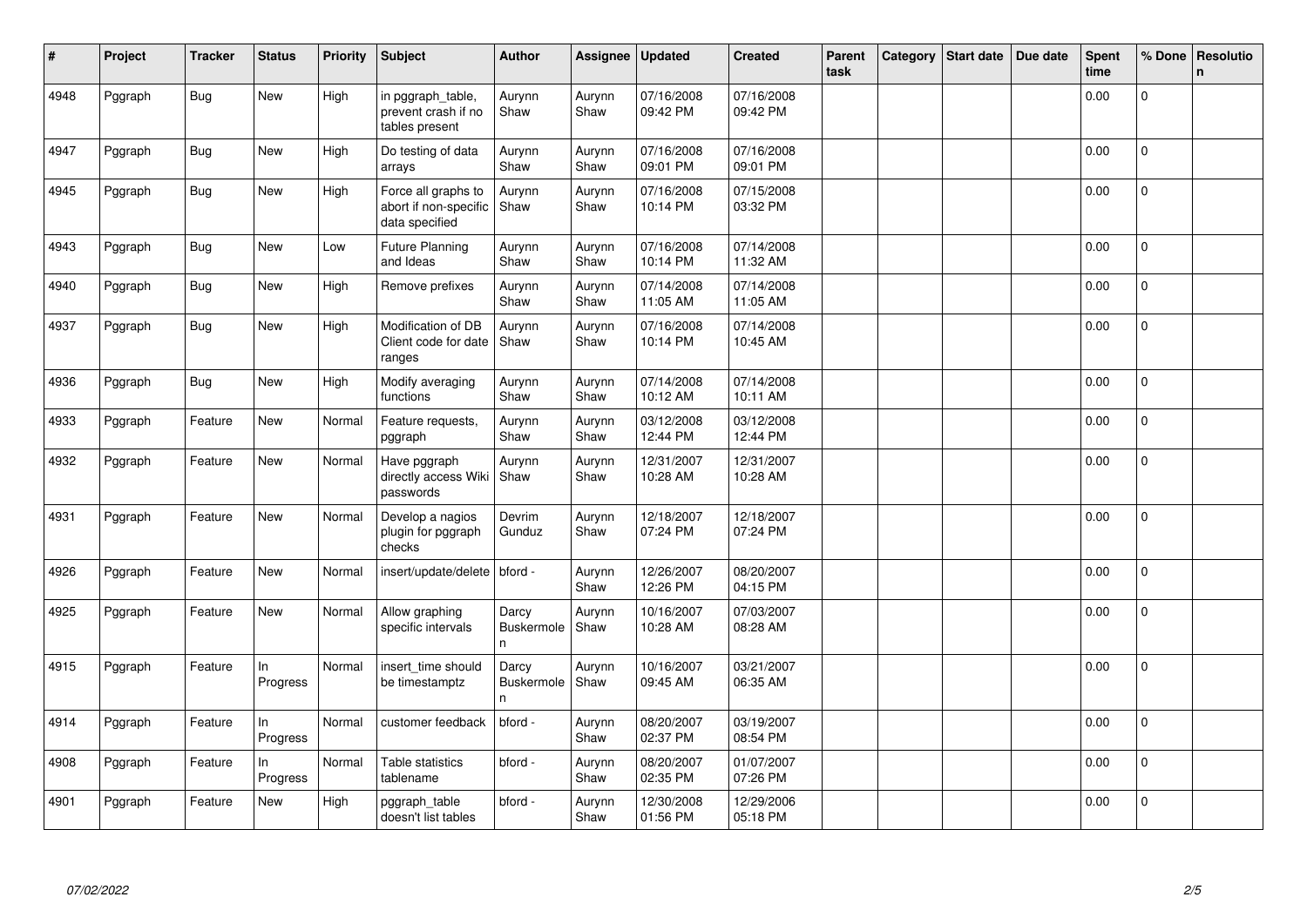| $\#$ | Project             | <b>Tracker</b> | <b>Status</b>  | <b>Priority</b> | <b>Subject</b>                                                              | <b>Author</b>                   | Assignee               | <b>Updated</b>         | <b>Created</b>         | Parent<br>task | Category | <b>Start date</b>     | Due date  | <b>Spent</b><br>time | % Done         | Resolutio<br>$\mathsf{n}$ |
|------|---------------------|----------------|----------------|-----------------|-----------------------------------------------------------------------------|---------------------------------|------------------------|------------------------|------------------------|----------------|----------|-----------------------|-----------|----------------------|----------------|---------------------------|
| 4890 | Pggraph             | Feature        | In<br>Progress | Normal          | new report(s)                                                               | Darcy<br><b>Buskermole</b><br>n | Aurynn<br>Shaw         | 10/16/2007<br>10:20 AM | 09/25/2006<br>10:36 PM |                |          |                       |           | 0.00                 | $\mathbf 0$    |                           |
| 4873 | Odbcng              | Feature        | New            | High            | Win64 version                                                               | bford -                         | bford -                | 07/23/2008<br>02:21 AM | 07/23/2008<br>02:21 AM |                |          |                       |           | 0.00                 | $\Omega$       |                           |
| 4872 | Odbcng              | Bug            | New            | High            | ODBCng +<br><b>UNICODE</b>                                                  | bford -                         | bford -                | 04/24/2008<br>08:55 AM | 04/24/2008<br>08:55 AM |                |          |                       |           | 0.00                 | $\mathbf{0}$   |                           |
| 4868 | Odbcng              | Feature        | New            | High            | Test environment                                                            | bford -                         | bford -                | 11/28/2007<br>02:22 PM | 11/27/2007<br>08:48 PM |                |          |                       |           | 0.00                 | $\Omega$       |                           |
| 4866 | Odbcng              | Feature        | New            | High            | please post test<br>cases                                                   | bford -                         | bford -                | 11/16/2007<br>08:21 PM | 11/16/2007<br>08:21 PM |                |          |                       |           | 0.00                 | 0              |                           |
| 5340 | postgresgl-sn<br>ap | Task           | New            | Normal          | Change package<br>name                                                      | Ivan<br>Lezhnjov                | Ivan<br>Lezhnjov       | 08/02/2017<br>11:44 PM | 08/02/2017<br>11:44 PM |                |          | 08/02/201             | 08/04/201 | 0.00                 | $\mathbf 0$    |                           |
| 5339 | postgresql-sn<br>ap | Task           | New            | Normal          | Explore tracks<br>feature                                                   | Ivan<br>Lezhnjov                | Ivan<br>Lezhnjov       | 06/09/2017<br>03:47 AM | 06/09/2017<br>03:47 AM |                |          | 06/09/201             | 06/16/201 | 0.00                 | $\Omega$       |                           |
| 5327 | postgresgl-sn<br>ap | Feature        | In<br>Progress | Normal          | New snap<br>packages to be<br>created                                       | Joshua<br>Drake                 | Ivan<br>Lezhnjov       | 12/13/2016<br>08:36 AM | 12/09/2016<br>07:11 AM |                |          | 12/09/201<br>6        |           | 0.00                 | 40             |                           |
| 5306 | pitrtools           | Feature        | Feedback       | Normal          | Reimplementation<br>of queue                                                | Joshua A.<br><b>Drake</b>       | Joshua<br><b>Drake</b> | 11/13/2014<br>10:12 AM | 05/13/2014<br>12:58 PM |                |          | 05/13/201<br>$\Delta$ |           | 0.00                 | $\Omega$       |                           |
| 5315 | pitrtools           | Feature        | <b>New</b>     | Normal          | cmd_standby: Data<br>Directory vs.<br>Configuration<br>Directory?           | Michael<br>Vitale               | Michael<br>Vitale      | 05/14/2015<br>03:57 PM | 05/14/2015<br>03:57 PM |                |          | 05/14/201<br>5        |           | 0.00                 | $\mathbf 0$    |                           |
| 5350 | PL/php              | <b>Bug</b>     | <b>New</b>     | Normal          | Fwd: Telcel red                                                             | briana26c -                     |                        | 11/09/2018<br>09:47 PM | 11/09/2018<br>09:47 PM |                |          |                       |           | 0.00                 | $\Omega$       |                           |
| 5349 | PL/php              | Bug            | New            | Normal          | Telcel red                                                                  | briana26c -                     |                        | 11/04/2018<br>11:06 AM | 11/04/2018<br>11:06 AM |                |          |                       |           | 0.00                 | $\overline{0}$ |                           |
| 5345 | postgres fdw        | Bug            | New            | Normal          | Follow-up                                                                   | Karen<br>Edwards                |                        | 11/28/2017<br>03:16 PM | 11/28/2017<br>03:16 PM |                |          |                       |           | 0.00                 | $\mathbf 0$    |                           |
| 5331 | postgresql-sn<br>ap | Bug            | <b>New</b>     | Normal          | PgBackRest                                                                  | Joshua<br><b>Drake</b>          |                        | 02/10/2017<br>09:56 AM | 02/10/2017<br>09:56 AM |                |          |                       |           | 0.00                 | $\overline{0}$ |                           |
| 5328 | pitrtools           | Bug            | <b>New</b>     | High            | threaded rsync.py:<br>-delete-excluded<br>causes all files to<br>be deleted | Eric<br>Worden                  |                        | 01/17/2017<br>10:48 AM | 01/17/2017<br>10:48 AM |                |          | 01/17/201             |           | 0.00                 | $\overline{0}$ |                           |
| 5326 | postgres_fdw        | <b>Bug</b>     | <b>New</b>     | Normal          | Ubuntu Users<br><b>Email List</b>                                           | Melony<br>Scheid                |                        | 11/15/2016<br>07:03 AM | 11/15/2016<br>07:03 AM |                |          |                       |           | 0.00                 | $\Omega$       |                           |
| 5321 | postgresgl-sn<br>ap | Task           | New            | Normal          | Make postgres a<br>systemd daemon                                           | Ivan<br>Lezhnjov                |                        | 10/28/2016<br>06:34 AM | 10/28/2016<br>06:34 AM |                |          | 10/28/201<br>6        |           | 0.00                 | $\overline{0}$ |                           |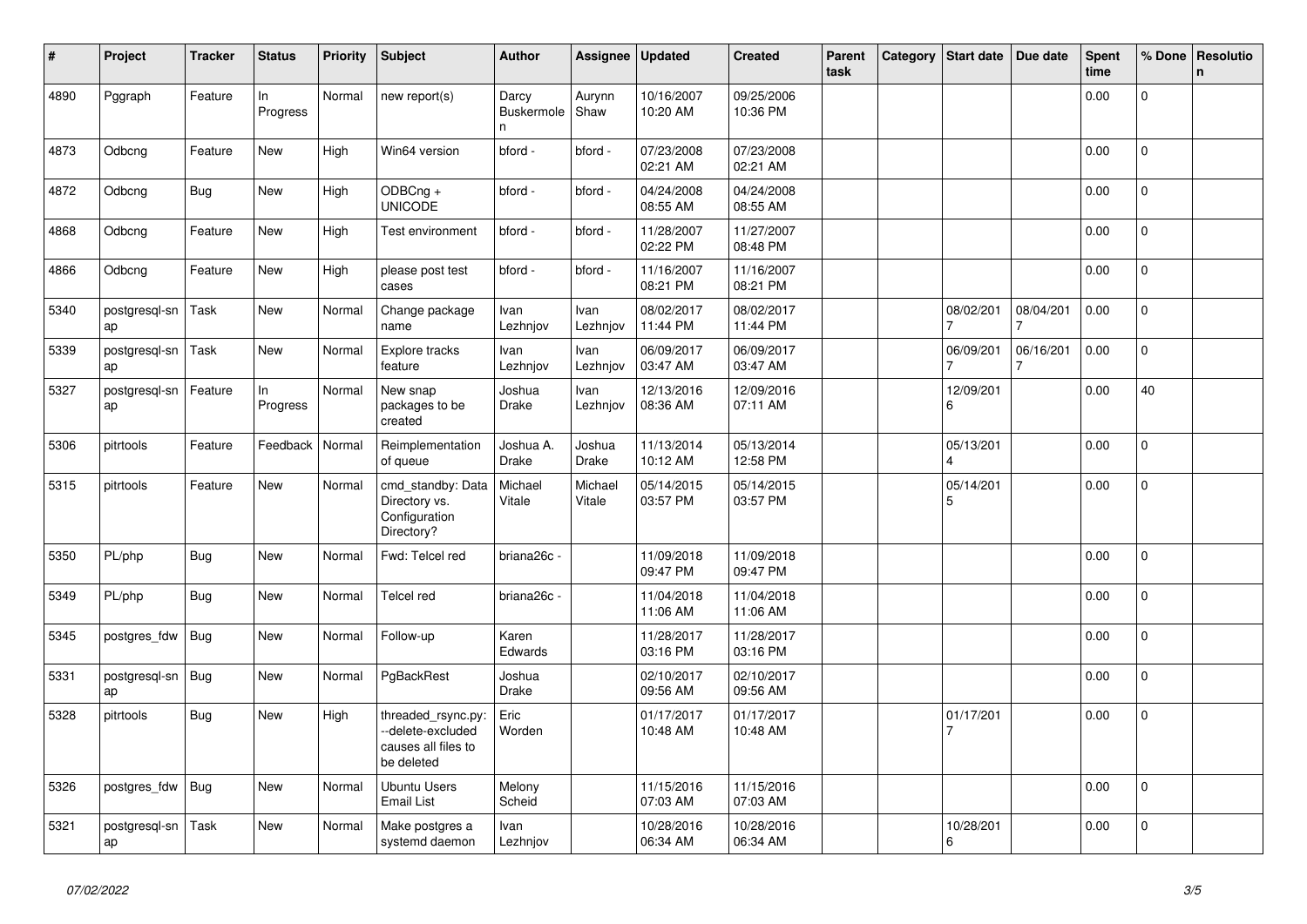| #    | Project      | <b>Tracker</b> | <b>Status</b> | <b>Priority</b> | <b>Subject</b>                                                                                               | <b>Author</b>        | Assignee | <b>Updated</b>         | <b>Created</b>         | Parent<br>task | Category | <b>Start date</b>        | Due date  | <b>Spent</b><br>time | % Done              | Resolutio<br>$\mathsf{n}$ |
|------|--------------|----------------|---------------|-----------------|--------------------------------------------------------------------------------------------------------------|----------------------|----------|------------------------|------------------------|----------------|----------|--------------------------|-----------|----------------------|---------------------|---------------------------|
| 5318 | postgres_fdw | Bug            | New           | Normal          | C-Level, VP-Level<br>Directors and<br><b>Manager Contacts</b>                                                | Tatum Lau            |          | 06/08/2016<br>07:52 AM | 06/08/2016<br>07:52 AM |                |          |                          |           | 0.00                 | $\mathsf{O}\xspace$ |                           |
| 5317 | postgres_fdw | <b>Bug</b>     | New           | Normal          | Jonie Bittenbender                                                                                           | Jonie<br>Bittenbende |          | 01/26/2016<br>10:56 PM | 01/26/2016<br>10:56 PM |                |          |                          |           | 0.00                 | $\overline{0}$      |                           |
| 5316 | postgres_fdw | Bug            | New           | Normal          | (no subject)                                                                                                 | Julieta<br>Clubb     |          | 01/18/2016<br>04:11 AM | 01/18/2016<br>04:11 AM |                |          |                          |           | 0.00                 | $\mathbf{0}$        |                           |
| 5312 | postgres_fdw | Bug            | <b>New</b>    | Normal          | AutoDesk Users                                                                                               | Kina<br>Lawrence     |          | 03/09/2015<br>07:36 AM | 03/09/2015<br>07:36 AM |                |          |                          |           | 0.00                 | $\mathbf 0$         |                           |
| 5303 | postgres_fdw | Bug            | New           | Normal          | [SPAM] Good<br>shoes good prices                                                                             | Alvherre -           |          | 05/11/2014<br>09:24 AM | 05/11/2014<br>09:24 AM |                |          |                          |           | 0.00                 | 0                   |                           |
| 5301 | postgres_fdw | Bug            | New           | Normal          | My husband loves<br>Jacob & Co                                                                               | Postgres<br>fdw      |          | 05/08/2014<br>03:17 AM | 05/08/2014<br>03:17 AM |                |          |                          |           | 0.00                 | 0                   |                           |
| 5292 | postgres_fdw | Bug            | New           | Normal          | [SPAM] Good<br>shoes good prices                                                                             | Ladyregina           |          | 04/11/2014<br>02:06 PM | 04/11/2014<br>02:06 PM |                |          |                          |           | 0.00                 | $\mathbf 0$         |                           |
| 5291 | postgres_fdw | Bug            | <b>New</b>    | Normal          | Great watches at<br>cut-prices                                                                               | Jkawasaki            |          | 04/11/2014<br>07:30 AM | 04/11/2014<br>07:30 AM |                |          |                          |           | 0.00                 | $\mathbf 0$         |                           |
| 5260 | PL/php       | <b>Bug</b>     | New           | High            | The function could<br>not return varchar<br>string -- When<br>there is function<br>definition in<br>includes | anthony<br>chen      |          | 11/04/2011<br>08:57 AM | 11/02/2011<br>11:16 PM |                |          | 11/02/201                | 11/11/201 | 0.00                 | $\mathbf{0}$        |                           |
| 5259 | PL/php       | Feature        | <b>New</b>    | Normal          | Add support for<br>anonymous DO<br>blocks.                                                                   | Alexey<br>Klyukin    |          | 05/27/2011<br>05:52 AM | 05/27/2011<br>05:52 AM |                |          | 05/27/201                |           | 0.00                 | $\mathbf 0$         |                           |
| 5258 | PL/php       | <b>Bug</b>     | New           | Normal          | Get rid of the<br>trusted PL/PHP                                                                             | Alexey<br>Klyukin    |          | 05/27/2011<br>05:43 AM | 05/27/2011<br>05:43 AM |                |          | 05/27/201                |           | 0.00                 | $\mathbf 0$         |                           |
| 5257 | postgres.js  | Support        | New           | Normal          | method to catch<br>error on<br>connection?                                                                   | Rick<br>Harding      |          | 05/26/2011<br>09:15 AM | 05/26/2011<br>09:15 AM |                |          | 05/26/201                |           | 0.00                 | 0                   |                           |
| 5256 | PL/php       | Discussio<br>n | New           | Normal          | Creating a PL/php<br>distribution                                                                            | Joshua<br>Drake      |          | 05/26/2011<br>01:44 PM | 05/21/2011<br>06:36 PM |                |          | 05/21/201                |           | 0.00                 | 0                   |                           |
| 5255 | PL/php       | <b>Bug</b>     | New           | Normal          | support<br><b>TRUNCATE</b><br>triggers                                                                       | Álvaro<br>Herrera    |          | 05/21/2011<br>04:29 PM | 05/21/2011<br>04:29 PM |                |          | 05/21/201                |           | 0.00                 | 0                   |                           |
| 5236 | PL/php       | Feature        | New           | Normal          | pg_raise to PHP<br>Object                                                                                    | Moisés P.<br>Sena    |          | 07/29/2010<br>11:08 AM | 07/29/2010<br>11:07 AM |                |          | 07/29/201<br>$\mathbf 0$ |           | 0.00                 | $\overline{0}$      |                           |
| 5235 | PL/php       | Feature        | New           | Normal          | SPI Object and not<br>function                                                                               | Moisés P.<br>Sena    |          | 07/29/2010<br>10:48 AM | 07/29/2010<br>10:48 AM |                |          | 07/29/201<br>0           |           | 0.00                 | $\mathbf 0$         |                           |